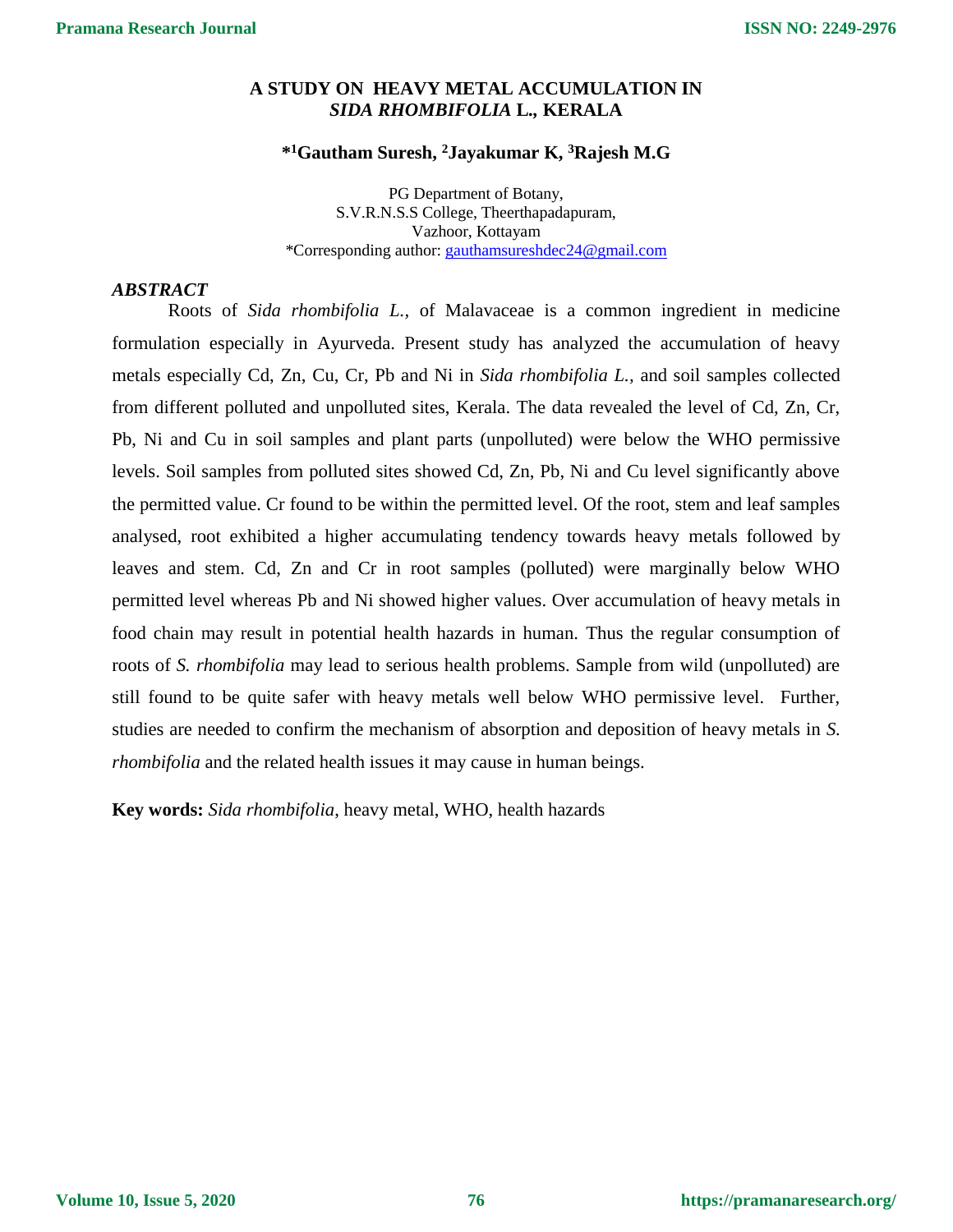### **INTRODUCTION**

Plants have become an inevitable part of several herb based medical practices such as Ayurveda, Sidha and Unani. The quality and safety of herbal medicines is evoking a major concern worldwide, particularly due to adulterants and contamination by heavy metals and its associated health problems in humans. Natural processes are known to deposite heavy metals into the environment. However, anthropogenic activities contribute a major share of heavy metal dumping. Plants growing in polluted areas are more likely to accrue heavy metals, particularly in roots and leaves.

*Senecio coronatus* of Africa, known for its nickel (Ni) hyper accumulating potential, is a therapeutically used species (Meier et al., 2018). Similarly, medicinal *Datura metel* leaves is an accumulator of cobalt and Nickel (Bhattacharjee et al., 2004). Consumption of such herbs leading to adverse effects is well documented. In South Africa, cases of metal poisoning associated with the use of traditional medicines are common, with arsenic (As), chromium (Cr) and magnesium metals resulting in morbidity and mortality (Okem et al., 2014). Poisoning from heavy metal contamination of medicinal plant products has caused countless health implications including liver and kidney failure and even death (Steenkamp et al., 2000; Orr and Bridges, 2017).

*Sida rhombifolia* L*.,* of Malavaceae is a common ingredient of many polyherbal formulations especially in Ayurveda such as 'nayopayam kashayam', 'sudarshan churna', 'chandanbala laxadi tel'. Its roots find application in the treatment of several ailments such as bronchitis, heart diseases, scorpion sting, swelling, urinary bladder disorders, headache, sores, burn, chickenpox, malaria, rheumatism, depression, constipation and fever (Khan et al., 2014). At present, there is neither commercial nor homestead cultivation for the species. In Kerala, roots of *Sida rhombifolia* is commonly procured from polluted and unpolluted regions without any discrimination by the raw drug collectors who supply them to the dealers and the local physicians. Samples collected from heavy metal contaminated soil may cause biomagnification in man and interfere with our health management system. In this scenario, the present study focuses on the level of various heavy metals in the soil and various officinal parts of *Sida rhombifolia* L. collected from different polluted and unpolluted sites of Kerala.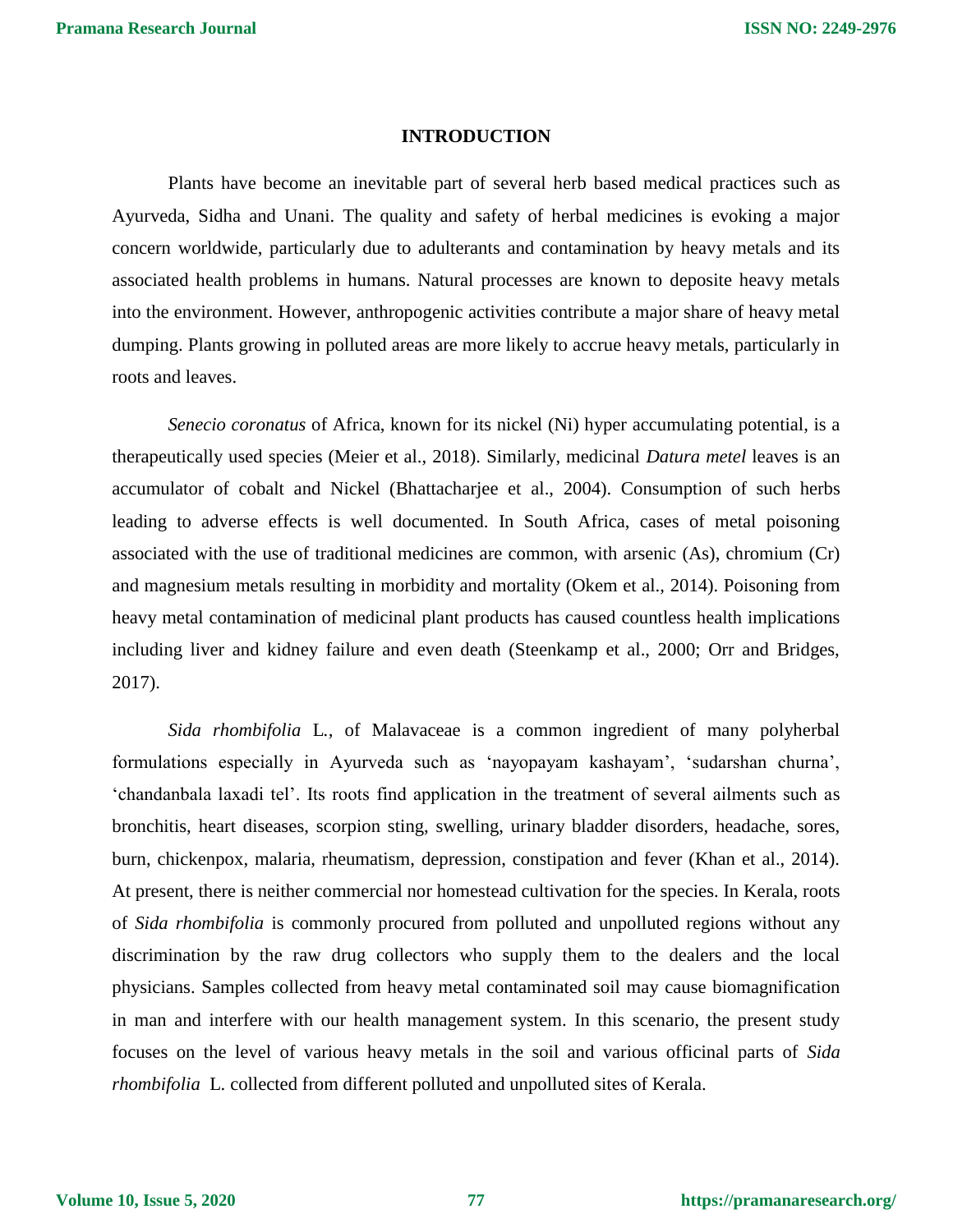## **MATERIALS AND METHOD**

## **Plant Material**

*Sida rhombifolia* of Malvaceae is a perennial herb. The plant is native to the new world tropics and subtropics. The leaves are elongated with toothed or serrated margins. The plant blooms throughout the year and produces yellow flowers. Fruit is a capsule (Fig. 1).



**Fig. 1:** *Sida rhombifolia* L*.*

### **Study sites**

Five unpolluted and polluted sites of Kerala were selected for sample procurement and further heavy metal analysis (Fig. 2). Muthanga, Nilambur forest, thenmala, ponmudi and kuttikanam were the unpolluted sites whereas polluted sites included cochin harbor, vallarpadam, trippunithura, chavara and laloor.

## **Collection**

*Sida rhombifolia* and soil samples from 5 polluted and 5 unpolluted sites were collected. Five samples from each sites were taken for analysis. Samples were washed under tap water, oven dried at 50 °C and ground into powder. Powdered samples were used for analysis.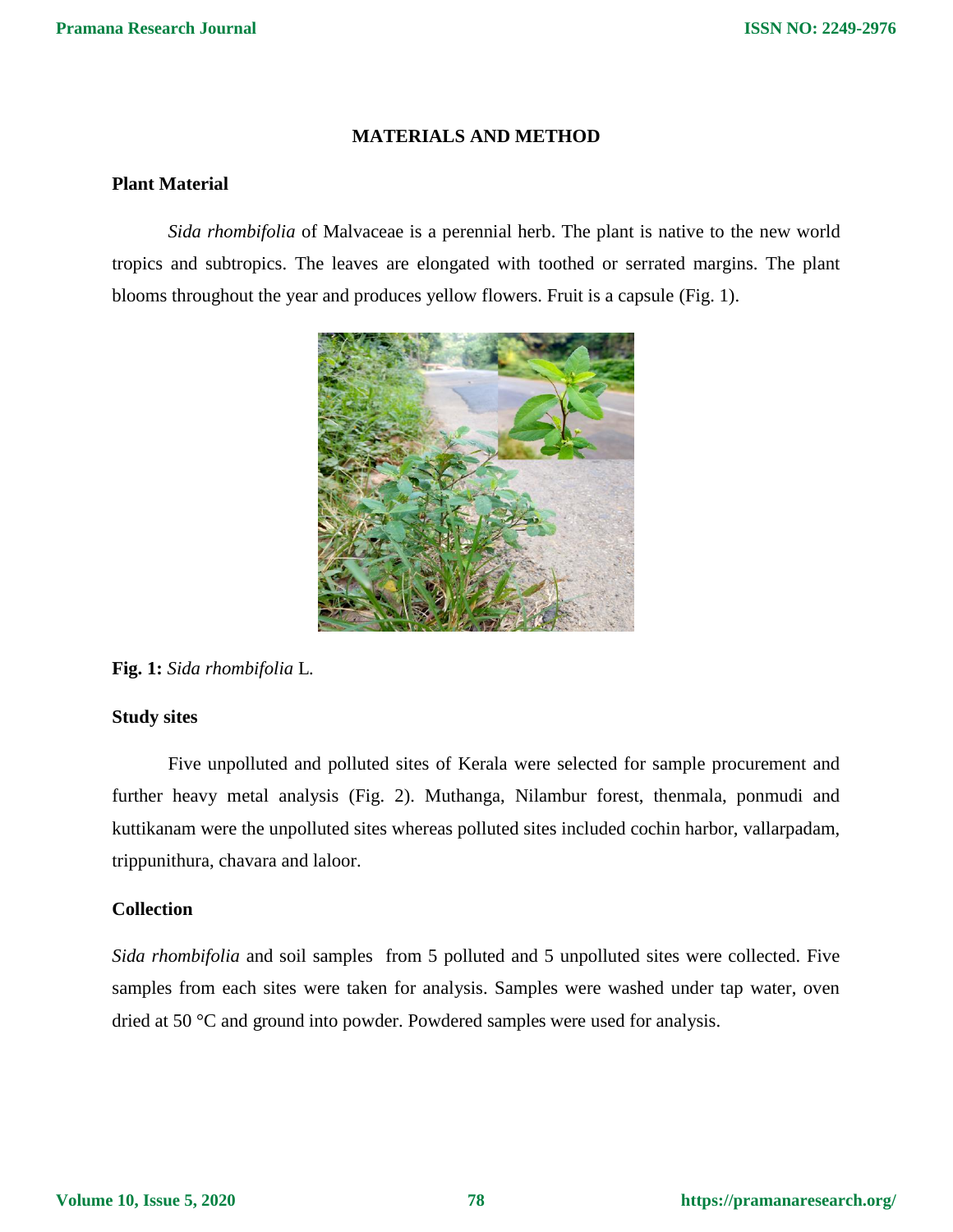

# **Fig. 2:** Map showing study sites

## **Microwave acid-assisted digestion and analysis of heavy metal**

A known quantity of the sample was digested with a mixture of concentrated nitric acid and perchloric acid (4:1) for eight hours and the digested sample was cooled filtered and made upto a known volume. The analysis of trace elements (Cadmium, Chromium, Lead, Zinc, Nickel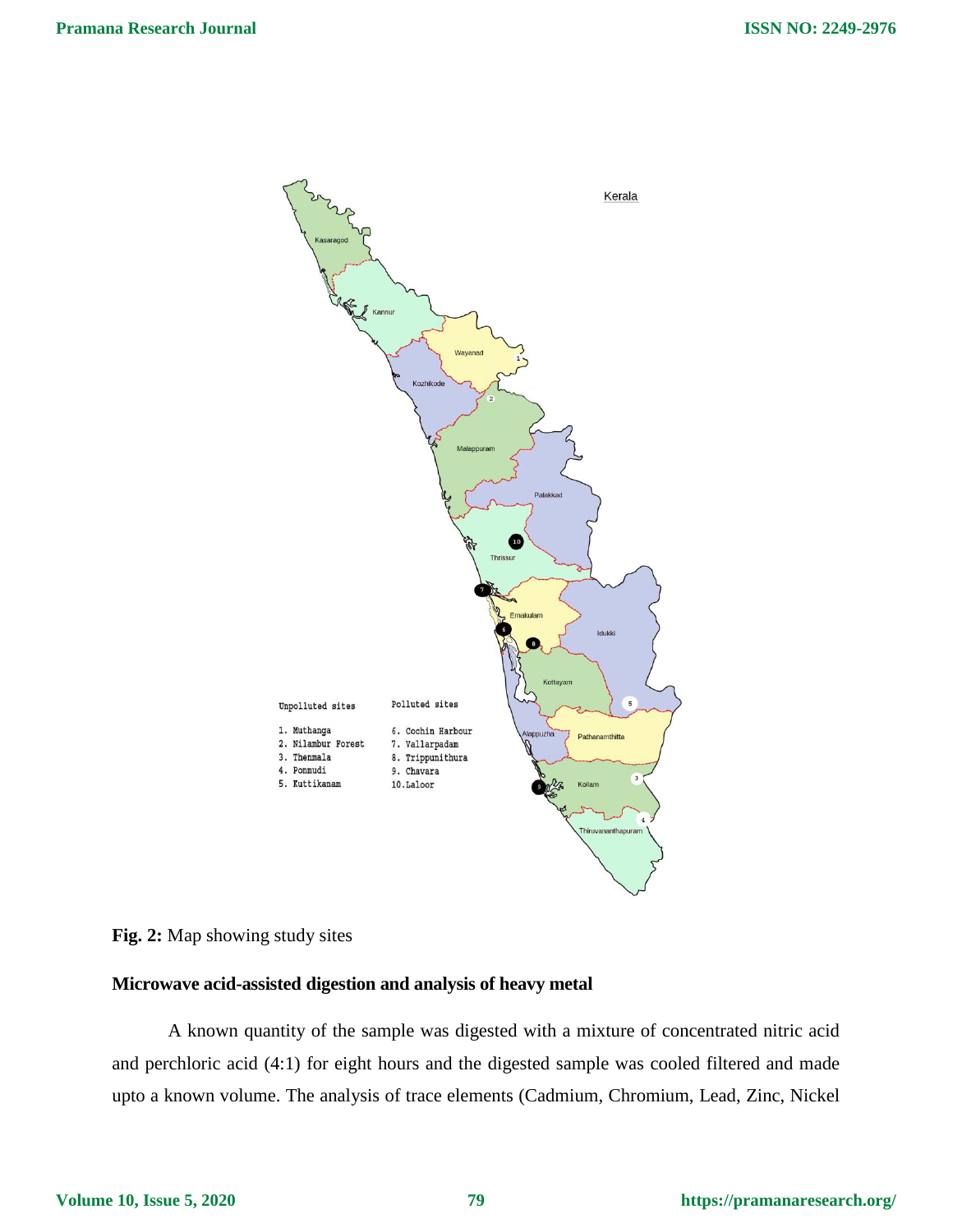and Copper) was carried out by aspirating the digested sample into Atomic absorption spectrophotometer (Perkin Elmer model 2380) and the values were expressed in mg/Kg. The chemicals used in the experiments were of analytical grade and reagents were prepared using double distilled water. All experiments were performed in triplicate (Annan et al., 2013)

Further bioconcentration factor (BCF) and translocation factor (TF) were calculated using the standard formula (Balabanova et al., 2015)

Bioconcentration factor (BCF) = Metal concentration in the plant(root/stem/leaf) Metal concentration in the soil

Translocation factor  $(TF)$  = Metal concentration in stem+leaf Metal concentration in root

### **Statistical analysis**

Experiments were repeated 3 times and analysed statistically by standard deviation.

## **RESULTS AND DISCUSSION**

The WHO published permissive level of heavy metals (Lone et al., 2003) and obtained data are shown in Fig. 3a,b,c



**Fig. 3a:** WHO published permissive level of heavy metals in soil compared with soil samples from unpolluted and polluted sites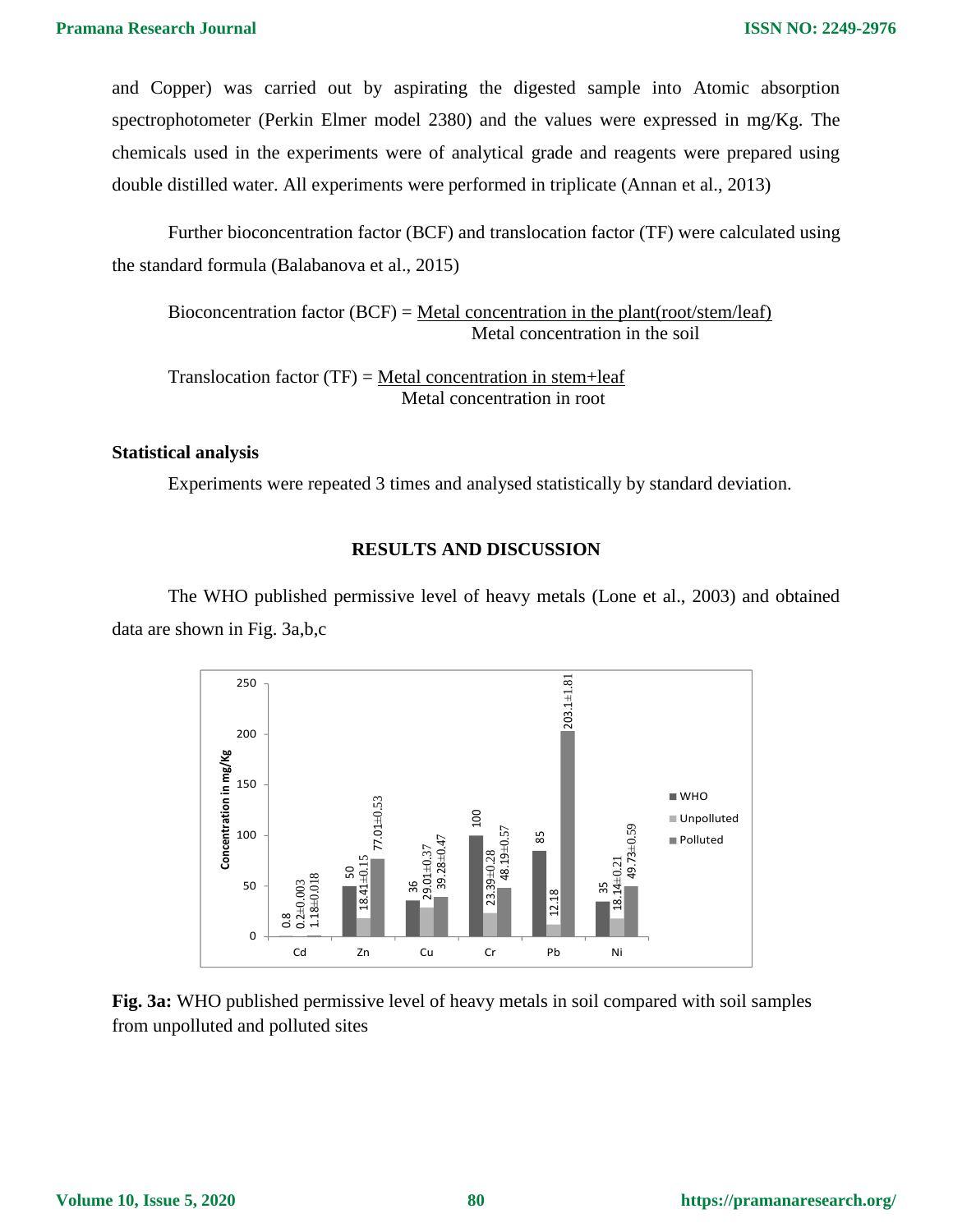

L-Leaf; ST-stem; R-root, w-wild

**Fig. 3b:** WHO published permissive level of heavy metals in plant compared with plant samples from unpolluted sites



L-Leaf; ST-stem; R-root, p-polluted



Present study has analyzed the accumulation of six heavy metals Cd, Zn, Cu, Cr, Pb and Ni in *Sida rhombifolia* L*.,* and soil samples collected from different polluted and unpolluted sites, Kerala. Data indicate that the level of Cd, Zn, Cr, Pb, Ni and Cu in soil samples and plant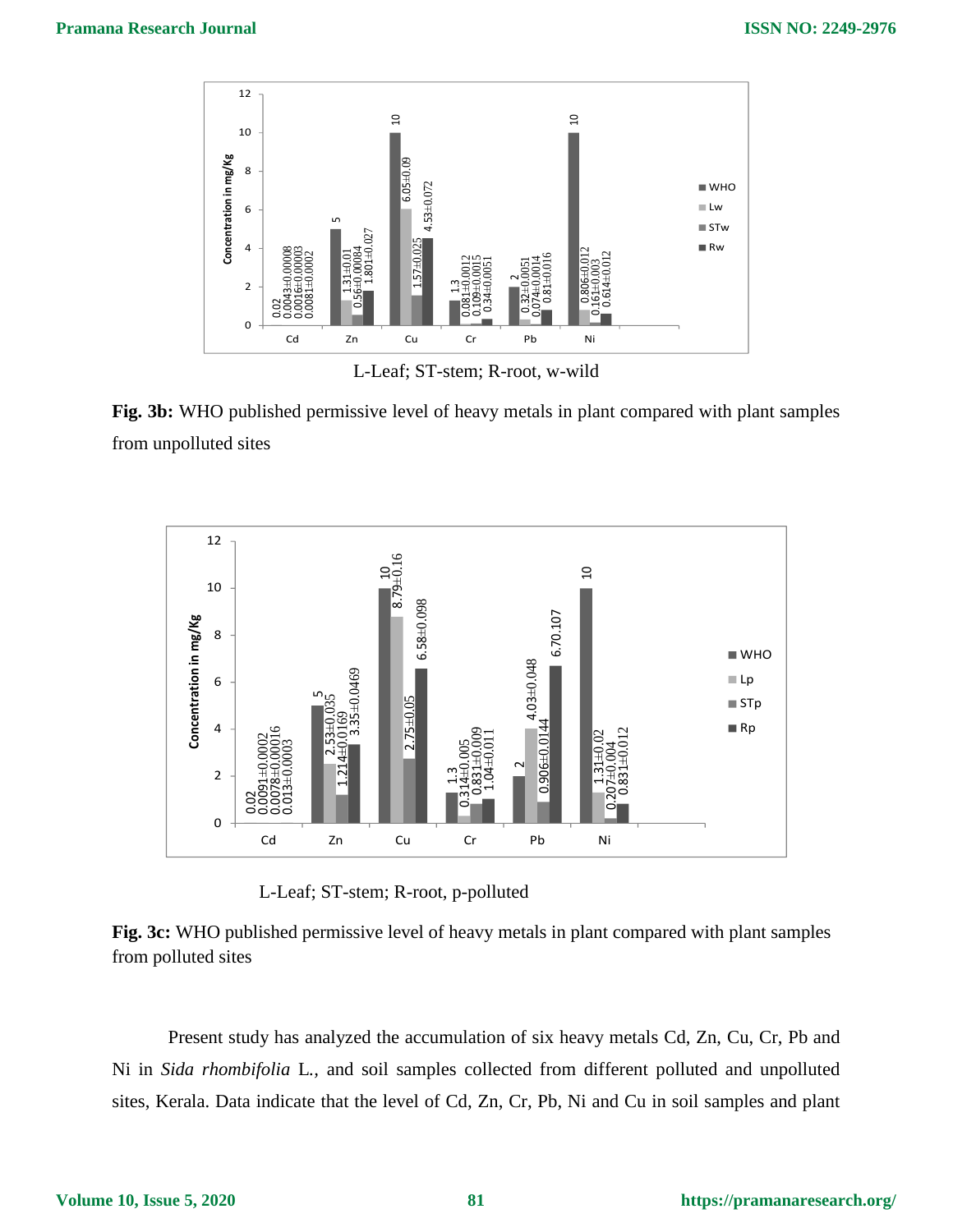parts (unpolluted) were below the WHO permissive levels of 0.8, 50, 100, 85, 35, 36 mg/Kg (soil) and 0.02, 5, 1.30, 2, 10 and 10 mg/Kg (plants) respectively. Soil samples from polluted sites showed Cd, Zn, Pb, Ni and Cu levels significantly above the permitted value i.e., 1.18, 77.01, 203.1, 49.73, 39.28 mg/Kg respectively. Interestingly, Cr was found to be within the safety level. Of the root, stem and leaf samples analysed, root exhibited a higher accumulating tendency towards heavy metals in most cases. Cd, Cr and Zn in root samples (polluted) were only marginally below WHO permitted level i.e., 0.013, 1.04 and 3.35 mg/Kg whereas Pb showed higher values i.e., 6.7 mg/Kg against the permitted levels of 2 mg/Kg. Pb exhibited nearly 3.5 fold increase in root samples (polluted) compared to WHO value 2 mg/Kg. Ni in soil sample (polluted) exceeded the WHO permissive level by nearly 1.5 fold and a proportional increase in Ni level in plant samples was also noticed. The data is further analyzed by translocation factor and bioaccumulation factor (Fig. 4  $&$  Table 1). Data show that plant accumulate heavy metals above permissible limit. Cu, Ni and Zn are plant micronutrients and found to be translocated effectively.



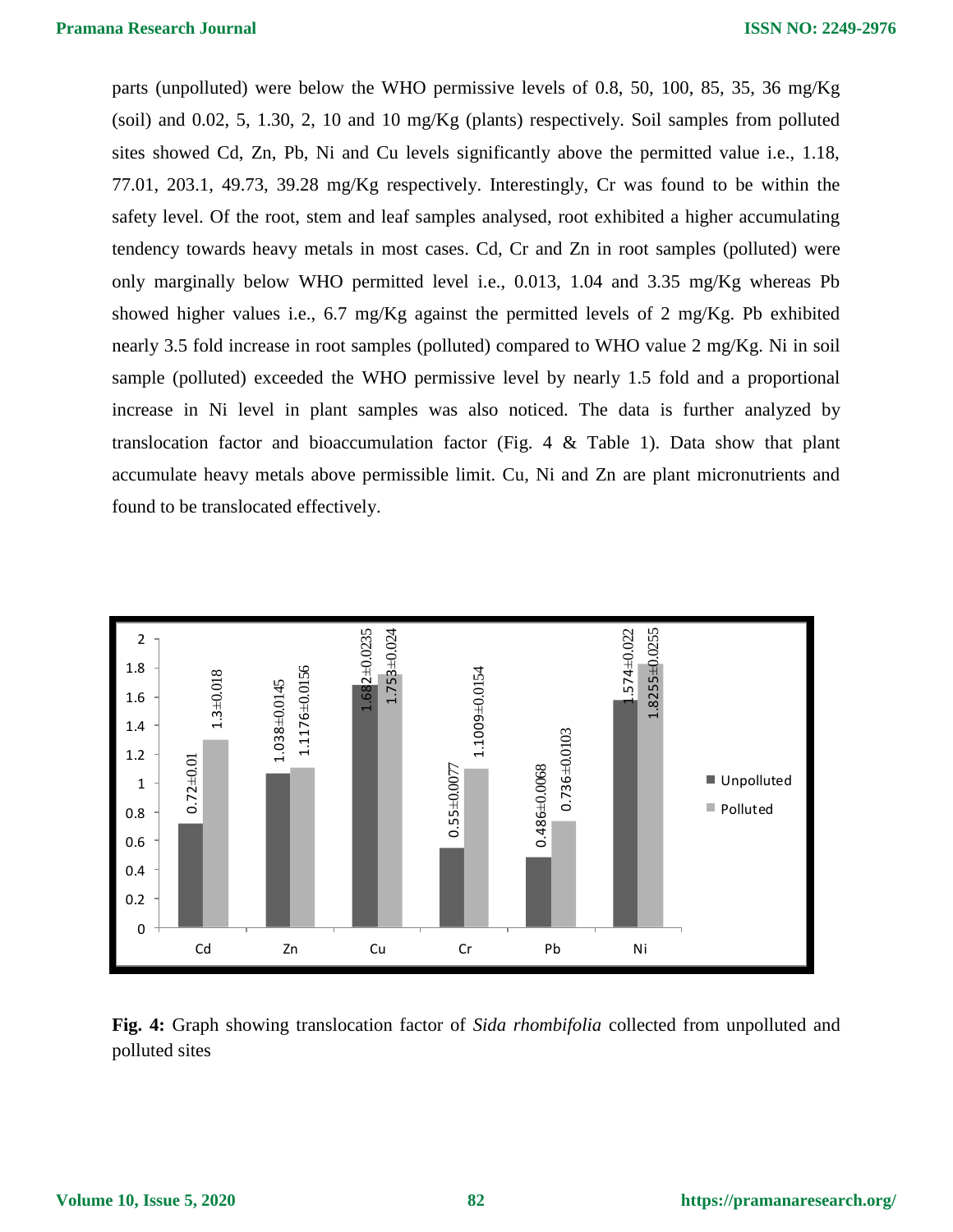|                | Unpolluted (Wild) (mg/kg) |                      |                      | Polluted (mg/kg)     |                       |                      |
|----------------|---------------------------|----------------------|----------------------|----------------------|-----------------------|----------------------|
|                | Leaf $(L_w)$              | $Stem(ST_w)$         | $Root(R_w)$          | $Leaf(L_p)$          | $Stem(ST_p)$          | $Root(R_p)$          |
|                |                           |                      |                      |                      |                       |                      |
| C <sub>d</sub> | $0.0215 \pm 0.0002$       | $0.008 \pm 0.00016$  | $0.0405 \pm 0.00064$ | $0.0077 \pm 0.00015$ | $0.0066 \pm 0.00016$  | $0.011 \pm 0.0002$   |
|                |                           |                      |                      |                      |                       |                      |
| Zn             | $0.0711 \pm 0.001$        | $0.0304 \pm 0.0006$  | $0.0978 \pm 0.0014$  | $0.0328 \pm 0.0005$  | $0.0157 \pm 0.00028$  | $0.0435 \pm 0.0006$  |
|                |                           |                      |                      |                      |                       |                      |
| Cu             | $0.208 + 0.0033$          | $0.054 + 0.0011$     | $0.156 + 0.0026$     | $0.223 \pm 0.0033$   | $0.07 \pm 0.00133$    | $0.167 \pm 0.0033$   |
|                |                           |                      |                      |                      |                       |                      |
| $C_{r}$        | $0.0034 + 0.00006$        | $0.0046 + 0.0001$    | $0.014 + 0.00025$    | $0.006 \pm 0.00009$  | $0.017 \pm 0.00027$   | $0.021 \pm 0.00037$  |
|                |                           |                      |                      |                      |                       |                      |
| Pb             | $0.0262 \pm 0.0004$       | $0.006 \pm 0.00018$  | $0.066 \pm 0.0011$   | $0.0198 \pm 0.0003$  | $0.004 \pm 0.00008$   | $0.0329 \pm 0.00056$ |
|                |                           |                      |                      |                      |                       |                      |
| Ni             | $0.0444 \pm 0.00075$      | $0.0088 \pm 0.00013$ | $0.033 \pm 0.00059$  | $0.026 \pm 0.00055$  | $0.0041 \pm 0.000061$ | $0.0167 \pm 0.0003$  |

**Table 1:** Bioaccumulation factor of various parts of *Sida rhombifolia*

Hyper accumulation of heavy metals in food chain is detrimental to human health. International Agency for Research on Cancer (IARC) has placed Ni, Pb, Cd and Cr (VI) in Group I which are potent carcinogens in nature (Ahmed et al., 2016; IARC, 1987). Cr (VI) are also strong mucosal irritant (Zahid et al., 2011). Cd is a non-essential element which exhibit bioaccumulation tendency affecting vital organs on long exposure and other health complications such as elevated blood pressure, damge to red blood cells and interfere with body's metalloenzyme (Duruibe et al., 2007). Lead (Pb) is one of the major pollutant seen in industrial and urban areas. The major sources of Pb include natural weathering and anthropogenic activities such as emissions from automobiles and factories, metal plating, mining, pesticides, battery and gasoline. Prolonged exposure to lead (Pb) leads to neuro and renal toxicity (Emmanuel et al., 2009). Zn in higher concentrations has adverse effect on gastrointestinal tract and modulate or alter serum cholesterol balance (Plum et al., 2010; Nriagu, 2010). A plethora of medical reports revealing heavy metal toxicity due to consumption of contaminated herbal formulations is available. One of the studies reported elevated concentrations of heavy metals residues in the blood samples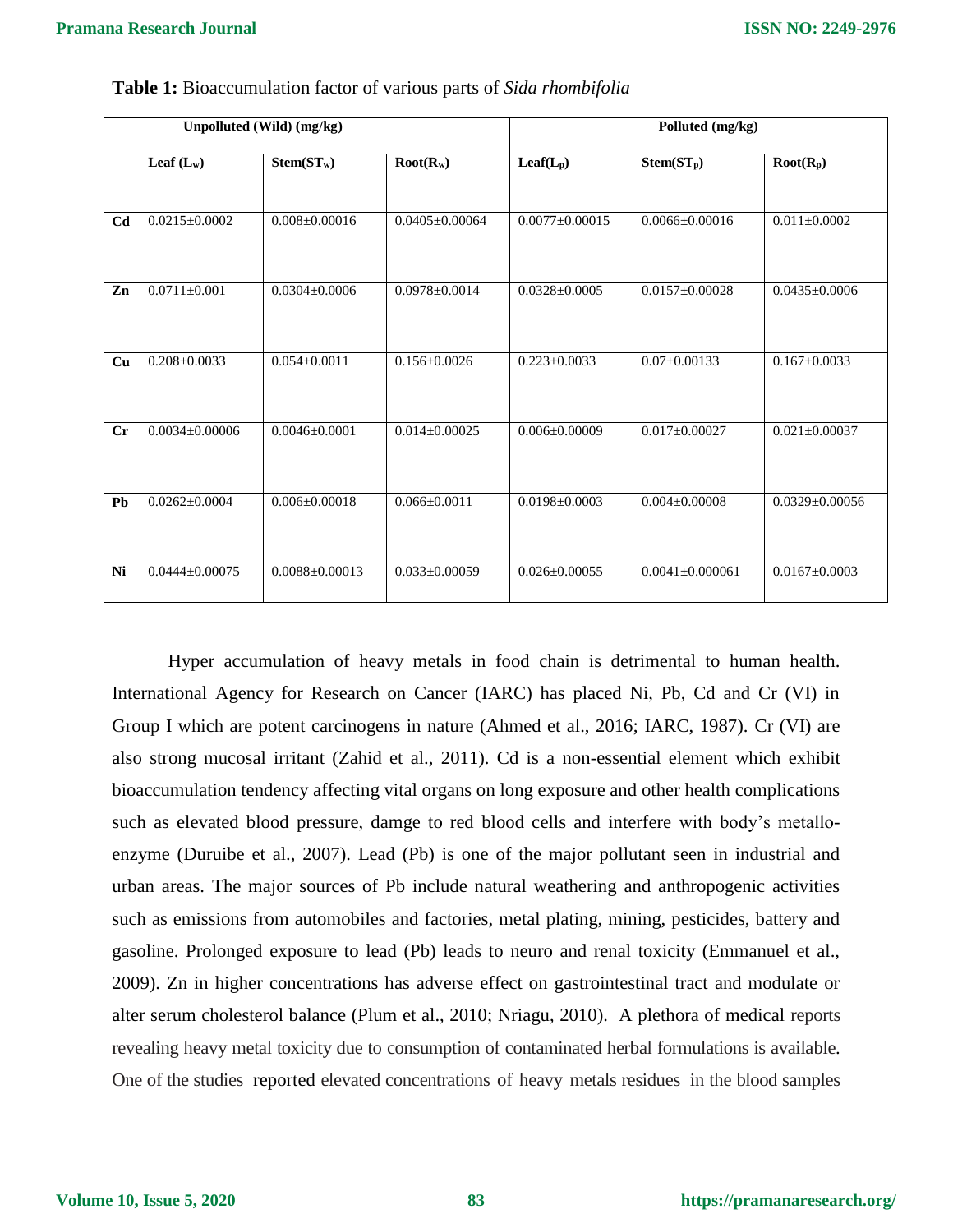procured from patients in Nigeria (Ibeto and Okoye, 2010). Stewart et al., (1999) has reffered to Johannesburg foresic record where traditional remedy was considered as the cause for death or poisoning in 206 cases studied. Further, 34% of patients who were under plant based treatment showed higher level of Zn in urine samples. Another report refers to multiple metal poisoning in a seven month old infant after the intake of a herbal medicine. Similarly, Cr(VI)-containing traditional remedies have been indicated as the ground for poisonings and morbidity cases in young children (Steenkamp et al., 2002).

#### **CONCLUSION**

Present study has confirmed the heavy metal accumulation in *S. rhombifolia* collected from polluted sites, the root of which is extensively used in ayurvedic preparations. This will turn out to be a serious apprehension when it reaches food chain and get accumulated in humans instigating complications in the health care sector. Samples from wild are safer with only permissive level of heavy metals studied. Further, studies are needed to confirm the mechanism of absorption and deposition of heavy metals in *S. rhombifolia* and the consequent health issues in human beings.

### *REFERENCE*

- 1. Ahmed, M.K., Baki, M.A., Kundu, G.K., Islam, M.S., Islam, M.M., Hossain, M.M. Human health risks from heavy metals in fish of Buriganga river, Bangladesh. SpringerPlus., 2016, 5:1-12.
- 2. Annan, K., Dickson, R.A., Amponsah, I.K., Nooni, I.K. The heavy metal contents of some selected medicinal plants sampled from different geographical locations. Pharmacognosy Res., 2013, 5(2): 103-8.
- 3. Balabanova, B., Stafilov, T., Baceva, K. Bioavailability and bioaccumulation characterization of essential and heavy metals contents in *R. acetosa*, *S. oleracea* and *U. dioica* from copper polluted and referent areas. [J Environ Health Sci. Eng.](https://www.ncbi.nlm.nih.gov/pmc/articles/PMC4314730/), 2015, 13(2): 1-13.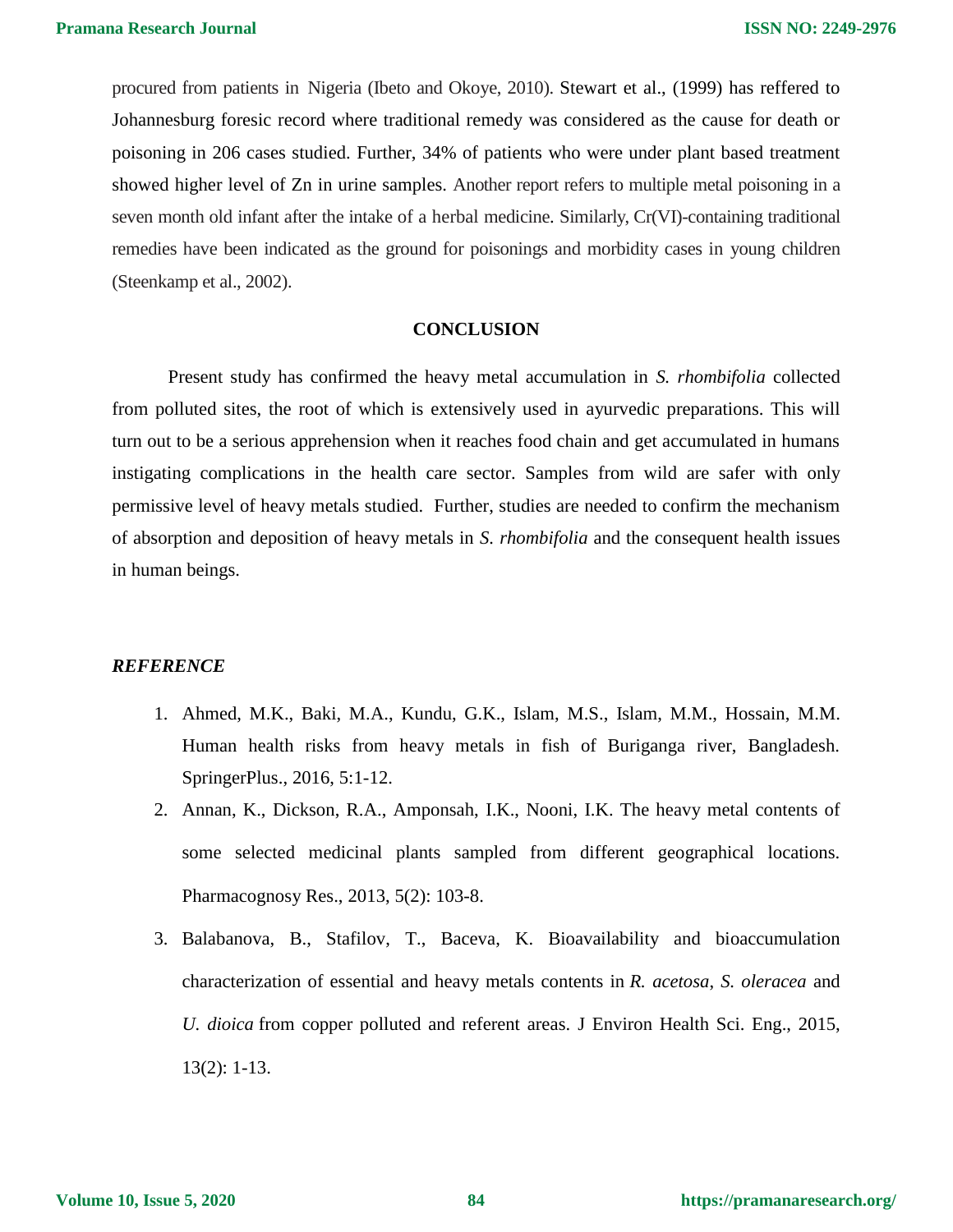- 4. Bhattacharjee, S., Kar, S., Chakravarthy, S. Mineral compositions of *Datura*: a traditional tropical medicinal plants. Commun Soil Sci Plant Anal., 2004, 35(7-8): 937- 46.
- 5. Duruibe, J.O., Ogwuegbu, M.O.C., Egwurugwu, J.N. Heavy metal pollution and human biotoxic effects. Int J Phy Sci., 2007, 2(5): 112-8.
- 6. Emmanuel, S.O., Adeolu, A.A., Oyebowale, O.O., Ebenezer, A.A., Olufunto, I.O., Ayobami, A.O., Taiwo, A.A. Prevention of renal toxicity from lead exposure by oral administration of *Lycopersicon esculentum*. J Toxicol Environ Health Sci., 2009, 1(2): 22-7.
- 7. IARC. Monographs on the evaluation of the carcinogenic risk to humans; arsenic and arsenic compounds (group I). Supplement 7, International Agency for Research on Cancer, Lyon, 1987, pp. 100-3.
- 8. Ibeto, C.N., Okeyo, C.O.B. High levels of heavy metals in blood of the Urban populations in Nigeria. Res. J. Env. Sci., 2010, 4(4): 371-82.
- 9. Khan, M.F., Rabbi, S.N.I., Md Hossain, A., Rashid, M.A. Membrane stabilizing and thromboluytic activities of *Sida rhombifolia* L., Bangladesh Pharm J., 2014, 17(1): 43- 5.
- 10. Lone, M.I., Saleem, S., Mahmood, T., Saifullah, K., Hussain, G. Heavy metals contents of vegetables irrigated by sewage/tubewell water. Int J Agri Biol., 2003, 5(4): 533-5.
- 11. Meier, S.K., Adams, N., Wolf, M., Balkwill, K., Muasya, A.M., Gehring, C.A., Bishop, J.M., Ingle, R.A. Comparative RNA-seq analysis of nickel hyperaccumulating and nonaccumulating populations of *Senecio coronatus* (Asteraceae). Plant J., 2018, 95(6): 1023-38.
- 12. Nriagu, J. Zinc toxicity in humans. Encyclopedia of Environmental Health. 2010, 5: 801-7
- 13. Okem, A., Southway, C., Stirk, W.A., Street, R.A., Finnie, J.F., van Staden, J. Heavy metal contamination in South African medicinal plants: A cause for concern. S Afr J Bot., 2014, 91: 125-30.
- 14. Orr, S.E., Bridges, C.C. Chronic kidney disease and exposure to nephrotoxic metals. Int J Mol Sci., 2017, 18(5): 1-35.